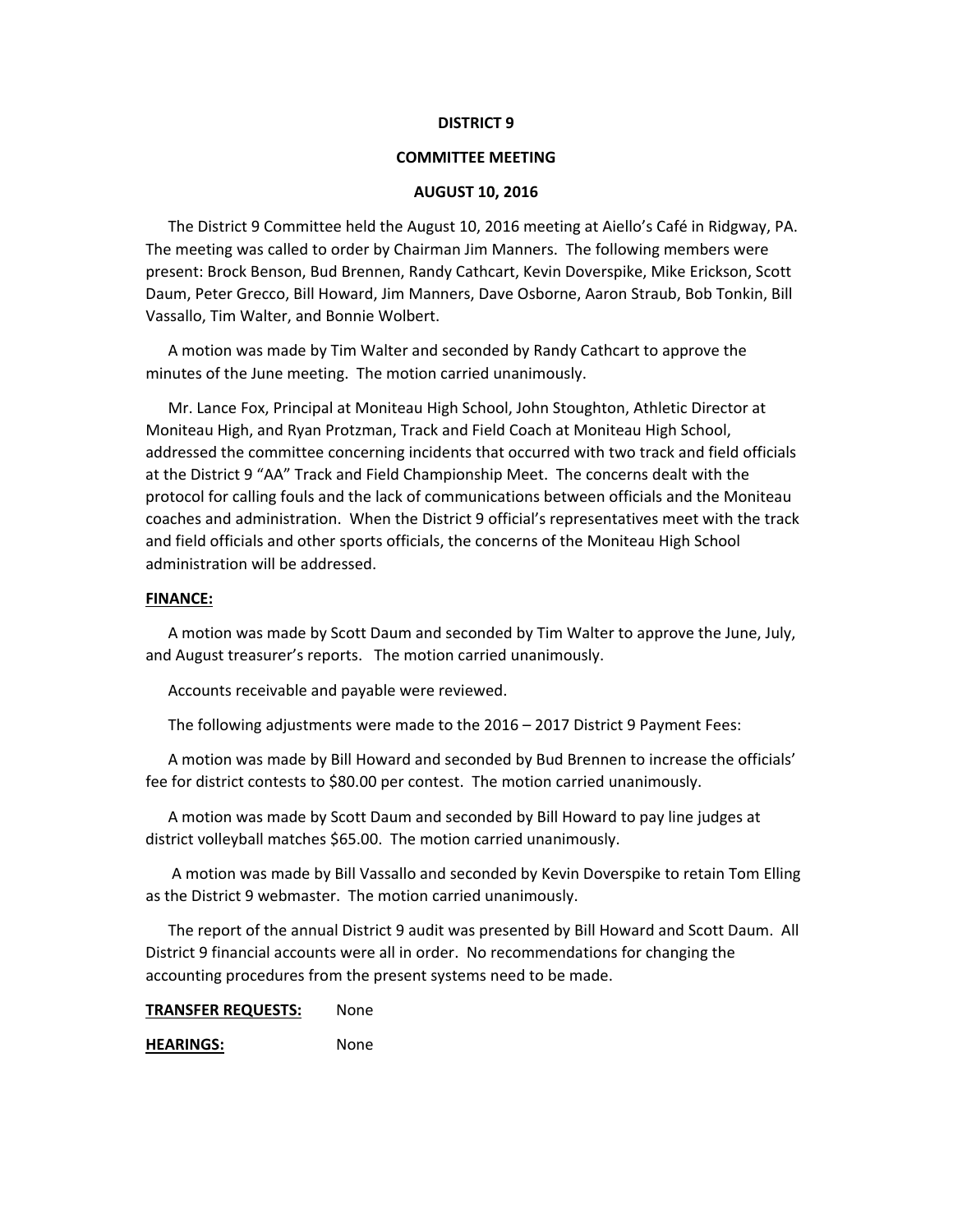#### **CHAIRMAN'S UPDATE:**

A review of the July 2016 Board of Directors meeting has been emailed to District 9 Schools.

A sub‐committee has been appointed to monitor transfers for the 2016 – 2017 school year.

A memo will be sent to schools concerning the length of time to keep student athletic records, game contracts, officials' contracts, etc.

The same number of wrestlers per weight class will be the same as last season.

The track steering committee and the strategic planning committee will meet in October to consider three classes for track.

Schools and officials assignors must be aware of the PIAA Assignors Contract.

#### **ADMINISTRATIVE:**

The method to update the District 9 Policy Manual will be a September agenda item.

EEOC Complaint – no results have been provided to the PIAA

A motion was made by Aaron Straub and seconded by Randy Cathcart to approve the 2016 – 2017 District 9 sub‐committees and chairpersons' assignment. The motion carried unanimously.

The District Quick Facts Information will be emailed to principals and athletic directors by August 18<sup>th</sup>.

The District 9 Passes will be mailed to the District 9 Principals and Athletic Directors on August  $13^{th}$ .

The date to begin the renovation project at Tippin Gym at Clarion University is still not known. The timing of the project will have an impact on District 9 Basketball and Wrestling Championships.

Sports chairs need to update the number of awards for 2016 – 2017. The number of awards may need to be adjusted because of the increase in classes per sport.

A motion was made by Tim Walter and seconded by Bill Howard to present the 2015 – 2016 District 9 Sportsmanship's Awards to Johnsonburg Area High School and Moniteau High School. The motion carried with one abstention. (Brock Benson)

A motion was made by Scott Daum and seconded by Bud Brennen to table any motion to permit non‐elected individuals to serve as sports chairs. The motion carried unanimously. This will be an agenda item for the September committee meeting.

A motion was made by Bill Howard and seconded by Bill Vassallo to eliminate the "Opt Out Clause" in all sports. The motion carried. Voting against the motion were Scott Daum and Bonnie Wolbert.